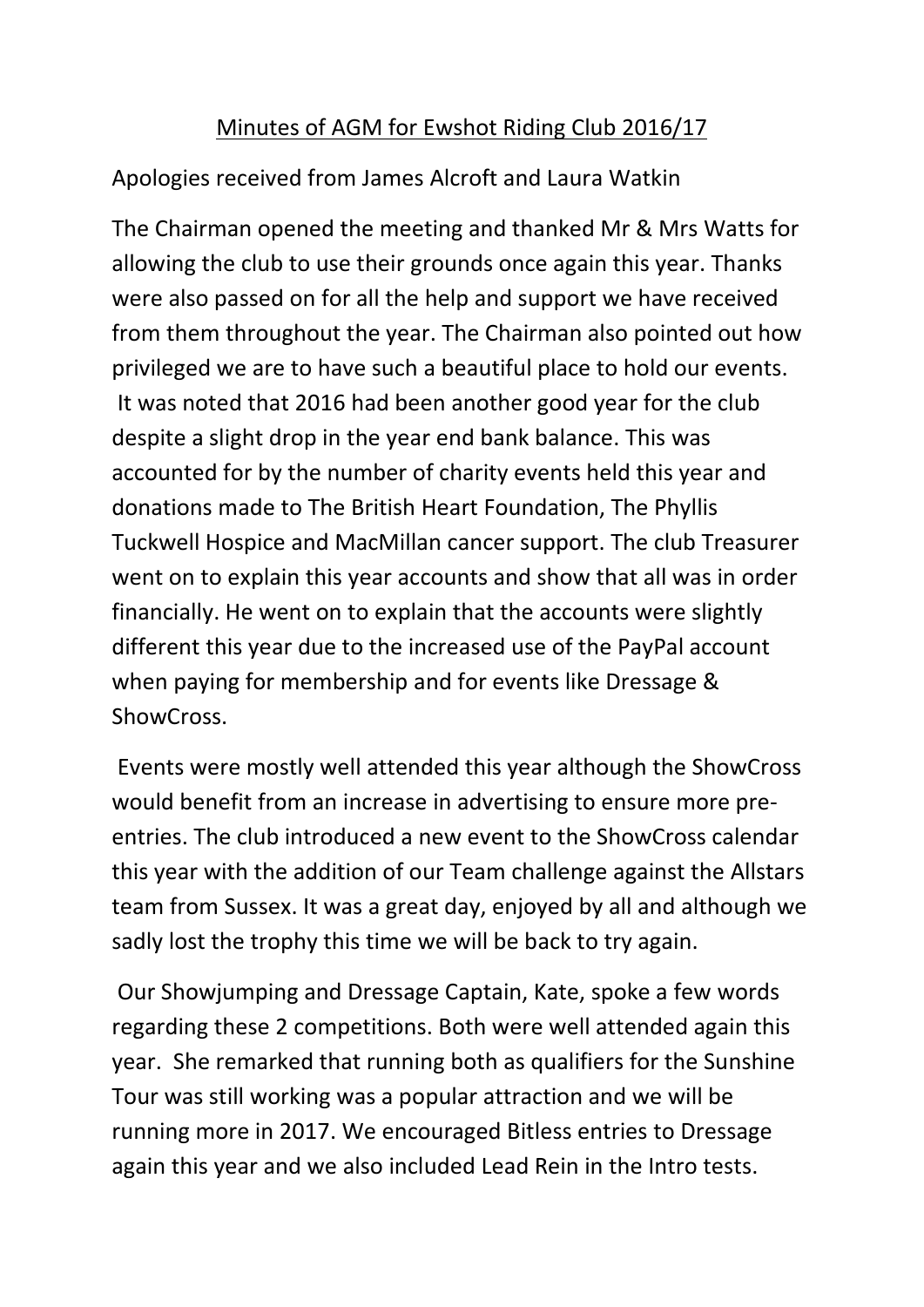Members only events this year included XC practice days at Mini Mattingley, Beach Rides and Show Jumping clinics. More will be arranged in 2017 as they proved to be popular. The XC practice day will change venue next time.

It was pointed out that our XC course had some much need repairs done on it and that this was ongoing. During the new season some of the older jumps will be replaced and others re-discovered from under bracken. The work party, despite the offer of bacon rolls, turned out to be just the committee once again but we will persevere at the next one.

 The club purchased and had embroidered, a number of polo shirts and saddle pads following requests from members this year. The take-up has been slow but may increase as the weather improves and new members join.

The clubs 2 newest committee members – Sue and James- have both fitted in really well and have been a huge help.

The Chairman passed her thanks on to Kevin, our resident photographer for his time and great pictures. However, as Kevin had seen an increase in other commitments, it was decided that the club should purchase a camera to cover the times when he couldn't be with us. This proved to work well and our thanks were passed to Dave for filling in behind the camera.

It was note that the Xmas Gymkhana had gone well with lots of amazing costumes which made it very hard for our judge, Mrs Watts, to choose winners in the Junior and Senior division. Our end of year awards were also given out before the games started but the ShowJumping Trophies have yet to be awarded due to postponement of the last competition. They will be awarded at the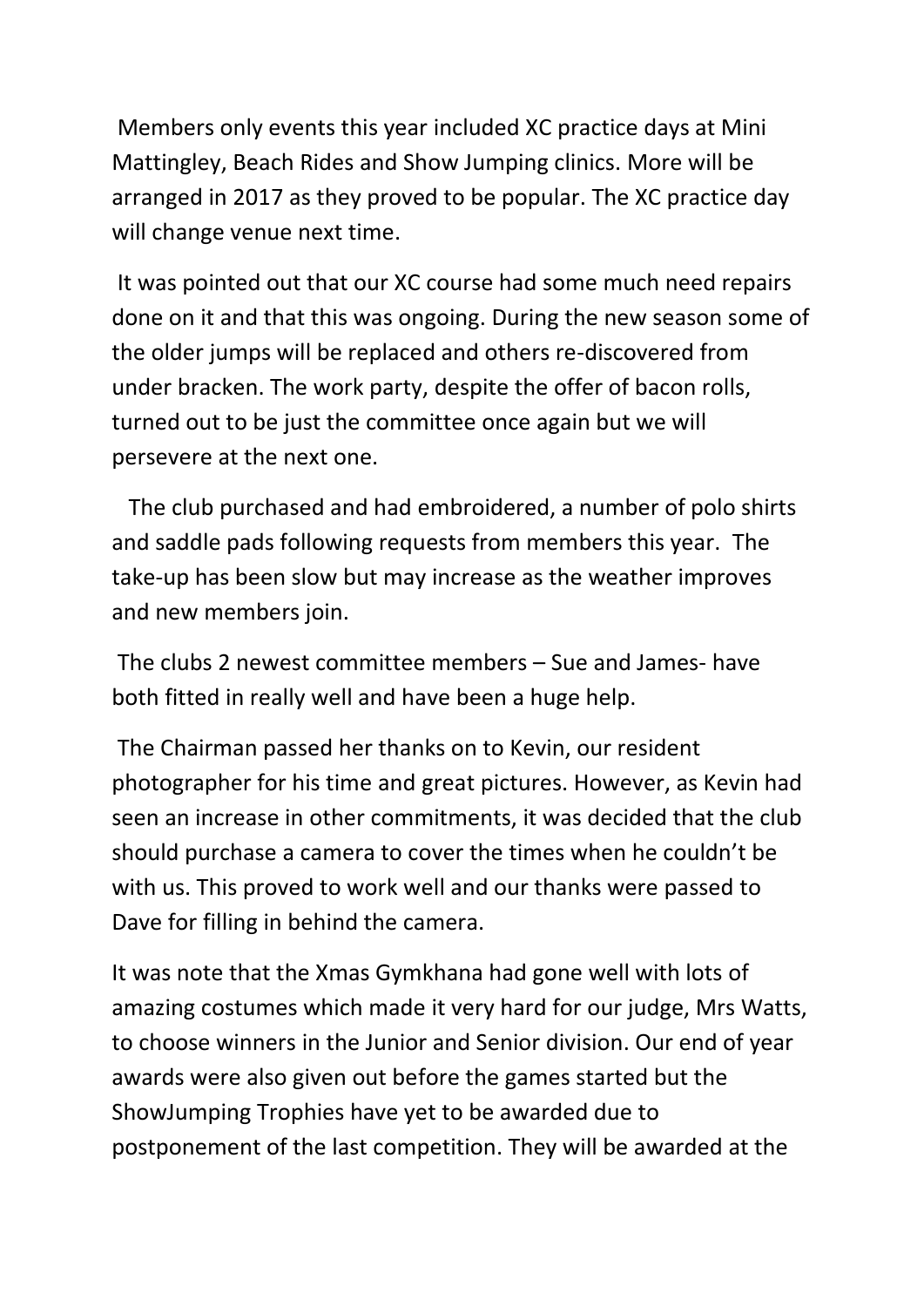end of the next SJ competition in March.

The Chairman then went on to thank all the members who have helped behind the scenes this year, putting up jumps, building courses, time keeping etc. The committee were also thanked for their help during the year making sure events are organised and run well. The social media feedback has once again shown that we are doing well.

 At this point, the Chairman moved on to the Club Constitution and that an update had been required to keep up with current Club practices. The use of social media and change of membership fees and options were the main changes along with the new Safety hat guidelines. The latest version was passed around and a show of hands was given to approve the amendments.

As written in the Clubs constitution, one quarter of the Committee are required to stand down for re-election, at the AGM. This year the two standing down were:-

Mrs Anne Watkin … re-elected. Proposed by Kate Dineen Seconded by Raychell Langan & Mrs Linda Boman … re-elected

Proposed by Dave Watkin

Seconded by Tony Boman

Our membership secretary, Linda Boman, explained the membership numbers for 2016. We had had a good year with 26 senior members, 15 junior members and 2 honorary members. We are hoping for another good year in 2017.